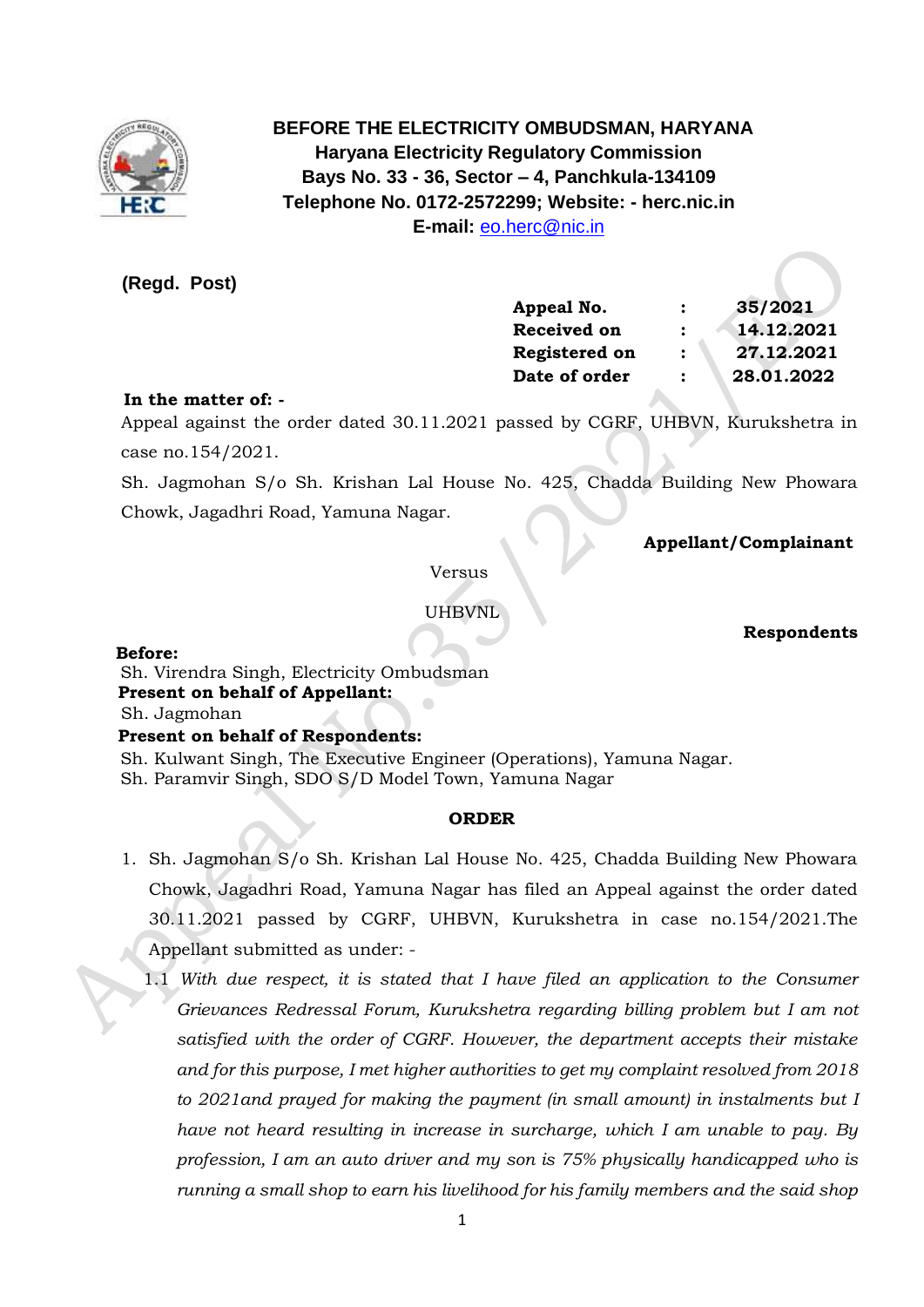*is on rented basis. My financial condition is not so good and I am unable to pay the electricity bill in lumpsum. So, I prayed to make payment (in small amount) in instalment and get me relief by waiving the surcharge thereof so that I can able to pay the bill easily.* 

- 2. The appeal was registered on 27.12.2021 as an appeal No. 35/2021 and accordingly, notice of motion to the appellant and the respondents was issued on 27.12.2021 for hearing the matter on 13.01.2022.
- 3. SDO Model Town, S/D, Yamuna Nagar vide his email on 12.01.2022 has submitted the reply to the appeal as under: -

*In this regard, it is intimated that the amount of Rs. 29488/- was adjusted/refunded to the above said consumer wrongly in the month of Dec 2018 under Surcharge waiver scheme 2018. The total amount of Rs. 40640/- was outstanding in Dec 2018 and after refund of Rs. 29488/- (as per scheme), the payable amount was Rs. 11152/-. The consumer adopted to pay the amount in Six installment and paid Rs. 6733/- on dated 4/12/2018 as first installment. After that, no amount was paid by the consumer and as per point no. (iii) and (iv) of S.C No. 15/2018, the waived amount should be debited/charged to the consumer.* 

*Further it is also informed that in Oct, 2019, this office rechecked all the record related to SWS-2018 and admitted our mistake. The whole amount which was wrongly refunded to above said consumer was debited in his account in same month in (i.e. OCT. 2019).*

- 4. Hearing was held on 13.01.2022, as scheduled. At the outset, it was observed that there was no monthly consumption data attached with the reply by the respondent SDO. The respondent SDO submitted that he joined recently and sought some time to submit detailed reply. Acceding to the request of the respondent SDO, the matter was adjourned to 27.01.2022.
- 5. SDO S/D Model Town, Yamuna Nagar vide his email on 25.01.2022 has again submitted as under: -
	- $\triangleright$  That it is humbly submitted that the defaulted amount Rs. 28,630/- is less than re-calculated amount of Rs. 50,654/- which is not falls within the definition of Sale Circular No. U-15/2018 of the consumer/complainant.
	- ➢ That the respondent has inadvertently refunded the amount of Rs.29,488/- to the consumer/complainant under the said scheme. Then after checking the record in the month of October 2019 the aforesaid amount which was wrongly refunded to the consumer/complainant was charged from him.
	- ➢ That it is pertinent to mention here that the consumer/complainant is a regular defaulter in making the payment of electricity bills and is not paying the same regularly to the respondents.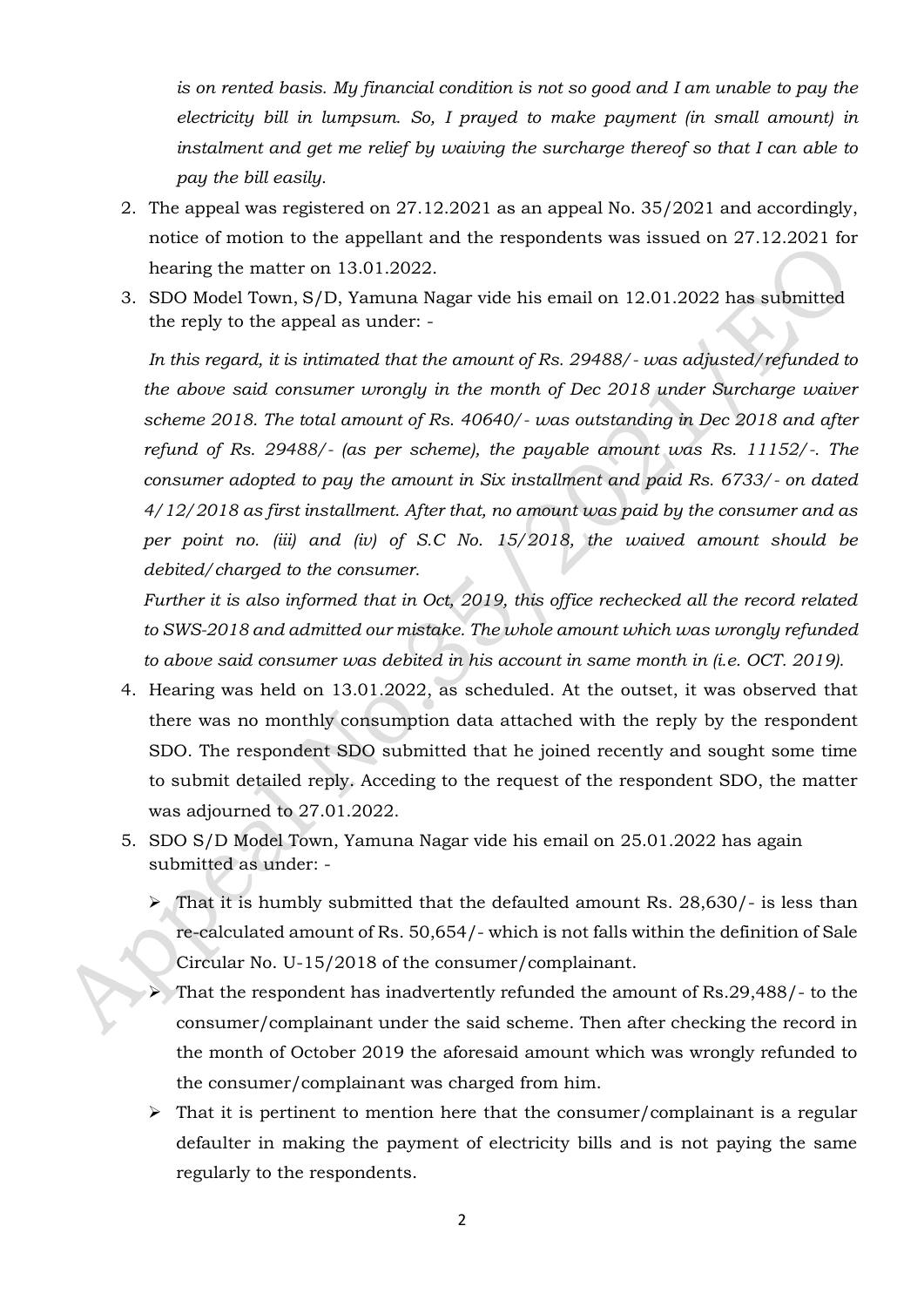|  |              |             | <b>PAID</b>    | <b>PAYMEN</b> | <b>OPENING</b> |              | <b>SUND</b>    | <b>CURRENT</b> | <b>NET</b>  |      | <b>CLOSING</b> |
|--|--------------|-------------|----------------|---------------|----------------|--------------|----------------|----------------|-------------|------|----------------|
|  | <b>MONTH</b> | <b>DAYS</b> | <b>AMT</b>     | <b>T DATE</b> | <b>BALANCE</b> | <b>UNITS</b> | <b>RY</b>      | <b>BILL</b>    | <b>BILL</b> | S/C  | <b>BALANCE</b> |
|  | .07/15       | 61          | 0              |               | 9794           | 217          |                | 1638           | 11432       | 323  | 11755          |
|  | .10/15       | 62          | 0              |               | 11755          | 61           | 99             | 1182           | 13036       | 371  | 13407          |
|  | .12/15       | 61          | 0              |               | 13407          | 340          | 0              | 2689           | 16096       | 461  | 16557          |
|  | .02/16       | 61          | 0              |               | 16557          | 124          | 0              | 1273           | 17830       | 513  | 18343          |
|  | .04/16       | 60          | $\mathsf 0$    |               | 18343          | 119          | 0              | 1247           | 19590       | 565  | 20155          |
|  | .05/16       | 80          | $\mathsf 0$    |               | 20155          | 367          | 0              | 2912           | 23067       | 668  | 23735          |
|  | .07/16       | 61          | 0              |               | 23735          | 467          | 0              | 3679           | 27414       | 796  | 28210          |
|  | .09/16       | 65          | 0              |               | 28210          | 295          | 0              | 2341           | 30551       | 889  | 31440          |
|  | .12/16       | 62          | 0              |               | 31440          | 209          | 0              | 1592           | 33032       | 962  | 33994          |
|  | .02/17       | 62          | 0              |               | 33994          | 160          | 0              | 1294           | 35288       | 1029 | 36317          |
|  | .04/17       | 60          | 0              |               | 36317          | 140          | 0              | 1232           | 37549       | 1096 | 38645          |
|  | .05/17       | 58          | 0              |               | 38645          | 195          | 0              | 1378           | 39980       | 1168 | 41148          |
|  | .07/17       | 61          | $\mathsf 0$    |               | 41148          | 207          | 0              | 1434           | 42582       | 1245 | 43827          |
|  | .10/17       | 62          | 0              |               | 43827          | 173          | $-28$          | 1230           | 45029       | 1318 | 46347          |
|  | .11/17       | 56          | 0              |               | 46347          | 196          | $\overline{0}$ | 1384           | 47731       | 1398 | 49129          |
|  | .01/18       | 49          | 0              |               | 49129          | 104          | $^{\circ}$ O   | 854            | 49984       | 1465 | 51449          |
|  | .03/18       | 59          | $\mathsf 0$    |               | 51449          | 166          | 0              | 1180           | 52628       | 1544 | 54172          |
|  | .05/18       | 60          | $\mathsf 0$    |               | 54172          | 395          | 0              | 2787           | 56959       | 1671 | 58630          |
|  | .07/18       | 64          | 30000          | 29.05.18      | 28630          | 160          | $-21$          | 1155           | 29764       | 880  | 30644          |
|  | .09/18       | 64          | 0              |               | 30644          | 120          | 0              | 1123           | 31767       | 939  | 32706          |
|  | .11/18       | 64          | 0              |               | 32706          | 230          | 0              | 1642           | 34348       | 1015 | 35363          |
|  | .12/18       | 65          | 6733           | 04.12.18      | 27615          | 1936         | $-1642$        | 13507          | 39480       | 1160 | 40640          |
|  | .01/19       | 56          | 0              |               | 40640          | 15           | 0              | 939            | 41579       | 1222 | 42801          |
|  | .03/19       | 73          | 0              |               | 42801          | 398          | 29488          | 2817           | 16130       | 456  | 16586          |
|  | .06/19       | 70          | $\overline{0}$ |               | 16586          | 971          | -43            | 6799           | 23342       | 665  | 24007          |
|  | .07/19       | 46          | 0              |               | 24007          | 658          | 0              | 4607           | 28614       | 819  | 29433          |
|  | .09/19       | 48          | $\mathbf 0$    |               | 29433          | 700          | 0              | 4900           | 34333       | 986  | 35319          |
|  | .11/19       | 71          | 0              |               | 35319          | 975          | 29488          | 6828           | 71634       | 2098 | 73732          |
|  | .01/20       | 69          | 0              |               | 73732          | 604          | 0              | 4246           | 77979       | 2284 | 80263          |
|  | .03/20       | 50          | 0              |               | 80263          | 689          | 0              | 4825           | 85088       | 2492 | 87580          |
|  | .05/20       | 73          | $\pmb{0}$      |               | 85088          | 659          | 0              | 4632           | 89719       | 2627 | 92346          |
|  | .07/20       | 45          | 17000          | 29.06.20      | 75346          | 601          | -43            | 4210           | 79513       | 2341 | 81854          |
|  | .09/20       | 71          | 0              |               | 81854          | 1407         | 0              | 9832           | 91686       | 2697 | 94383          |
|  | .11/20       | 63          | 15000          | 24.09.20      | 78947          | 707          | 0              | 4959           | 83906       | 2473 | 86379          |
|  | .01/21       | 56          | 13000          | 01.12.20      | 72994          | 337          | 0              | 2381           | 75375       | 2219 | 77594          |
|  | .03/21       | 53          | 12000          | 28.02.21      | 65594          | 338          | 0              | 2386           | 67980       | 1995 | 69975          |
|  | .05/21       | 70          | 0              |               | 69975          | 964          | 0              | 6755           | 76729       | 2251 | 78980          |
|  | .07/21       | 129         | 0              |               | 78980          | 1058         | $-6843$        | 7444           | 79581       | 2336 | 81917          |
|  | .09/21       | 67          | 0              |               | 81917          | 1327         | $-32$          | 9770           | 91656       | 2688 | 94344          |
|  | .11/21       | 62          | 0              |               | 94344          | 1228         | 0              | 8958           | 103302      | 3029 | 106331         |
|  | .12/21       | 137         | 0              |               | 105637         | 780          | 18728          | 5712           | 92621       | 2722 | 95343          |
|  | .01/22       | 45          | $\pmb{0}$      |               | 95343          | 121          | 226            | 881            | 96450       | 2835 | 99285          |

The data related to bill and payment is as under: -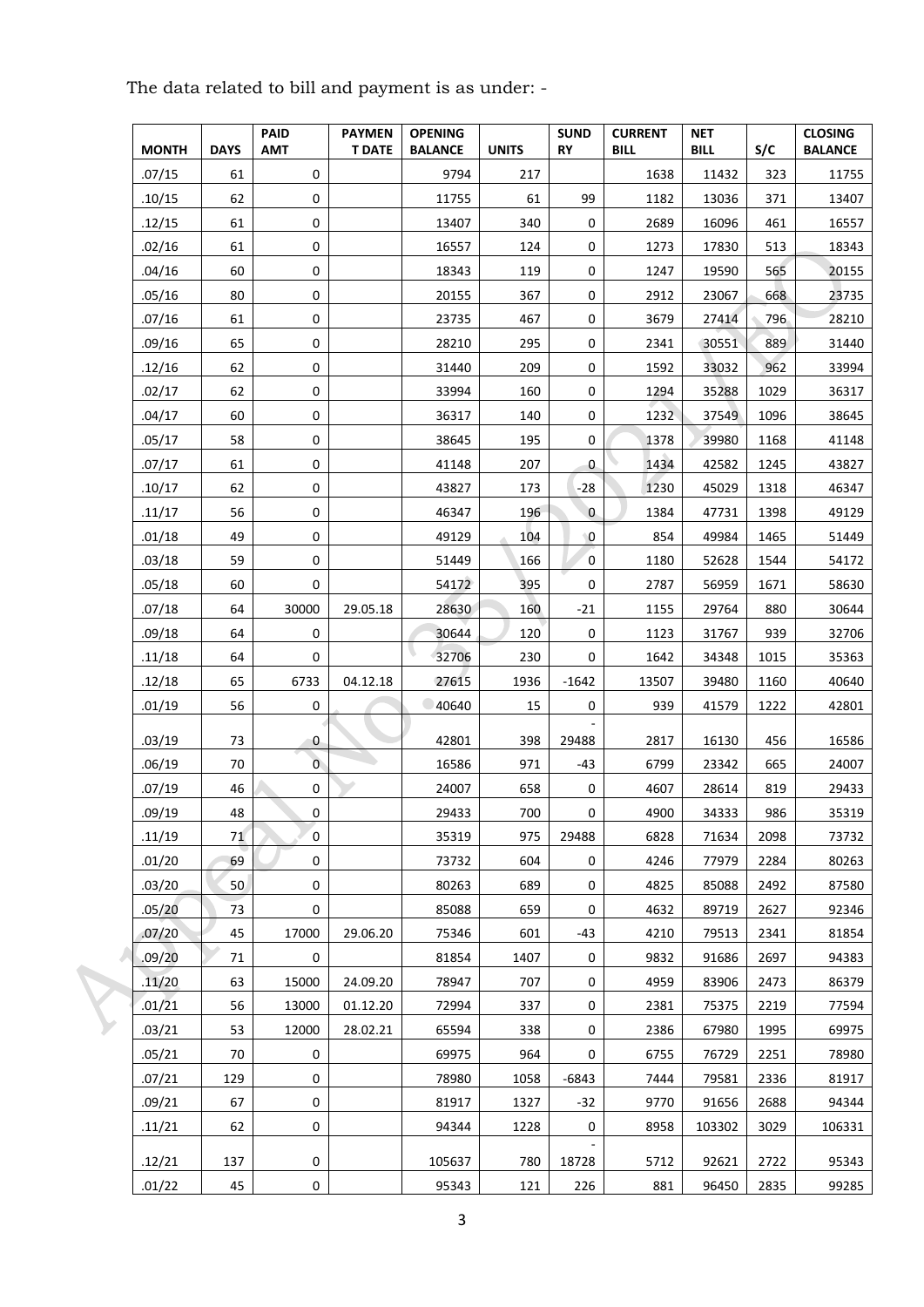- $\triangleright$  That is worthwhile to mention here that there is no provision under the Electricity Act to waive off the surcharge.
- 6. Hearing was held on 27.01.2022 as scheduled. Both the parties were present through video conferencing. The respondent XEN submitted that Rs.29,488/- were wrongly refunded to the appellant in December, 2018 under Waiver Scheme -2018 for settlement of pending electricity bills of defaulting connected & disconnected domestic consumers. The internal audit party, which visited the sub divisional office in the month of October, 2019, observed that the appellant does not fall under the Waiver Scheme -2018 because actual defaulting amount payable (Rs. 28630) by the appellant was less than calculated defaulting amount (Rs. 50654) under the scheme and therefore, the refunded amount was again debited in the consumer's account. The bill of the consumer has been accumulated due to non-payment of bill regularly. The appellant submitted that his son is handicap and he is poor person and unable to make the payment in one go. The appellant requested to wave off surcharge and to allow payment in installments. Per contra the respondent XEN stated that he was allowed to make payment in six installments but he stopped making payment after depositing first instalment.
- 7. After going through the documents placed on record and hearing both parties, it is observed that out of 40 billing cycles from 7/2015 to 11/2021, the appellant has made payment 6 times only as part payment and hence, the bill has been accumulated due to nonpayment of electricity bills regularly. Further, the consumer does not fall in the Waiver Scheme -2018 as the amount due on 30.06.2018 was less than that of calculated as per the scheme.
- 8. In light of the above, I am of considered view that there is no merit in the appeal. The same is, accordingly, dismissed as devoid of merit. Both the parties to bear own cost. The file may be consigned to the record. Given under my hand on this day of 28th January, 2022.

 **(Virendra Singh) Dated: 28th January, 2022 Electricity Ombudsman, Haryana**